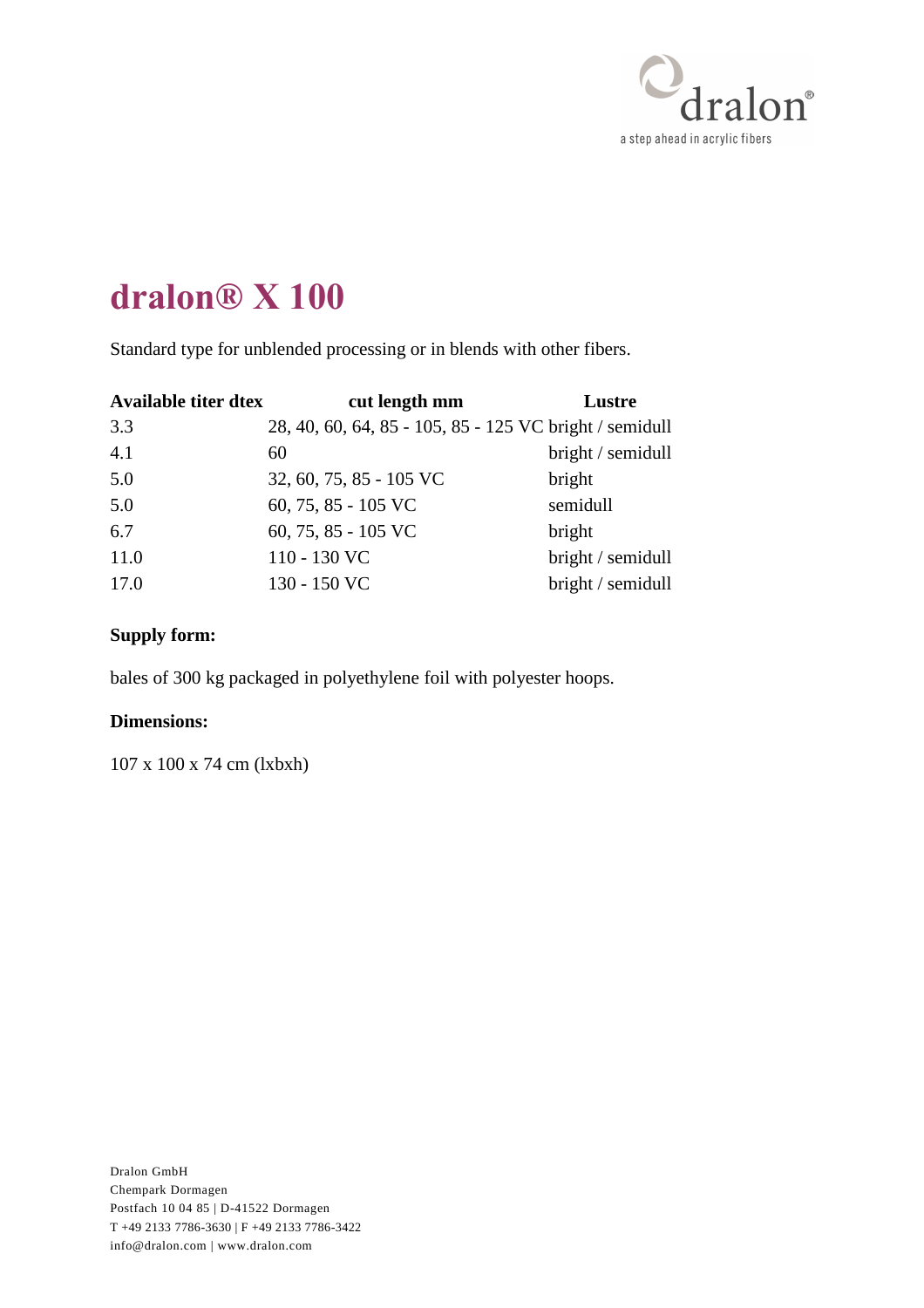

Fully relaxed fiber with very fine titer for rotor-spinning and cotton-spinning systems. Well suited to blends with natural or synthetic fibers.

| Available titer dtex cut length mm |  | Lustre |  |
|------------------------------------|--|--------|--|
|                                    |  |        |  |

| 1.3 | 40 | bright / semidull |
|-----|----|-------------------|
| 1.7 | 40 | bright / semidull |
| 2.2 | 50 | bright            |

### **Supply form:**

Bales of 300 kg packaged in polyethylene foil with polyester hoops.

### **Dimensions: l x w x h**

107 x 100 x 74 cm (lxbxh)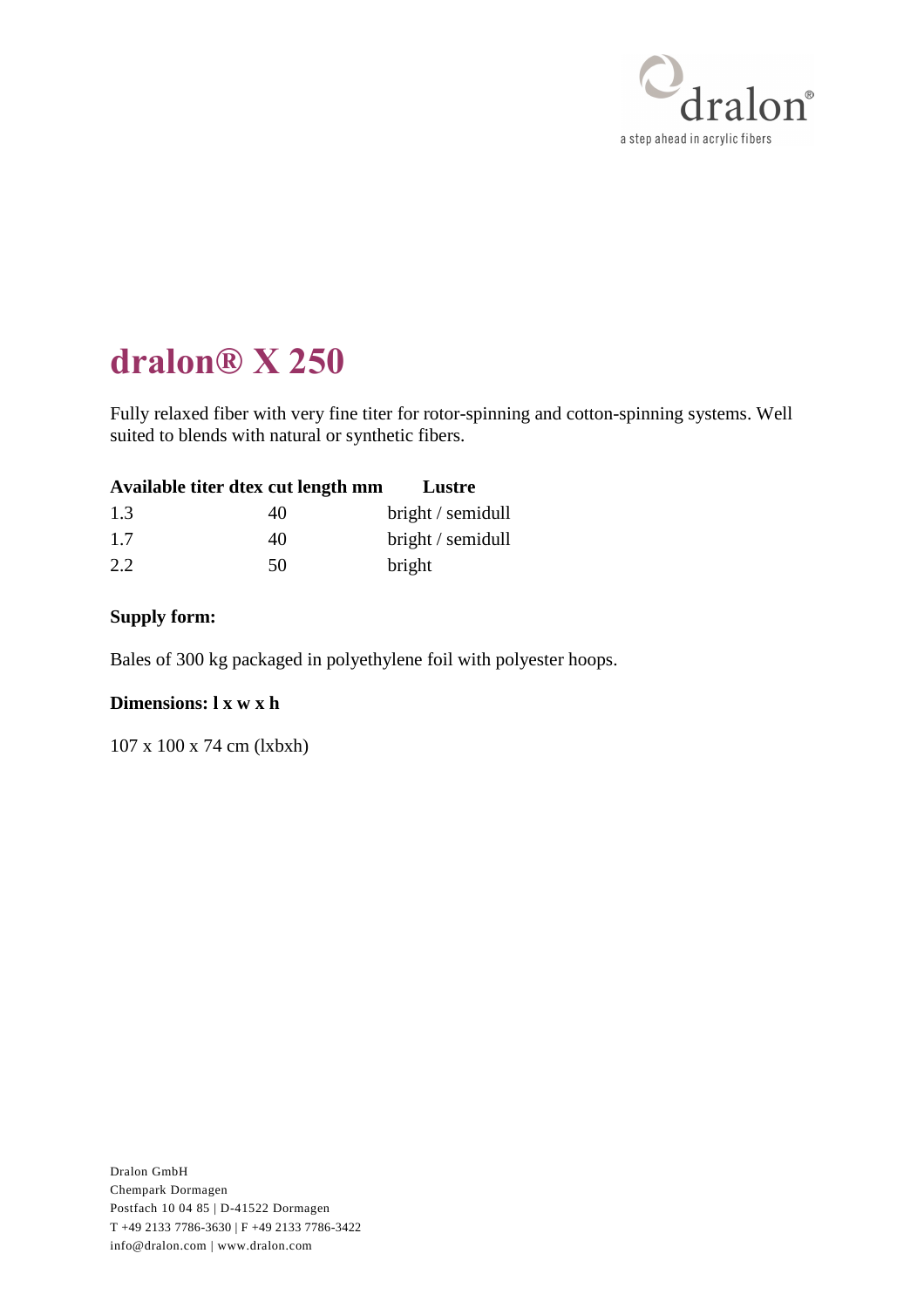

Fully relaxed fiber with very fine titer for rotor-spinning and cotton-spinning systems. Well suited to blends with natural or synthetic fibers.

#### **Available titer dtex cut length mm Lustre**

| 1.1 | 40     | bright |
|-----|--------|--------|
| 1.3 | 40, 50 | bright |
| 1.7 | 40     | bright |

#### **Supply form:**

Bales of 300 kg packaged in polyethylene foil with polyester hoops.

#### **Dimensions: l x w x h**

107 x 100 x 74 cm (lxbxh)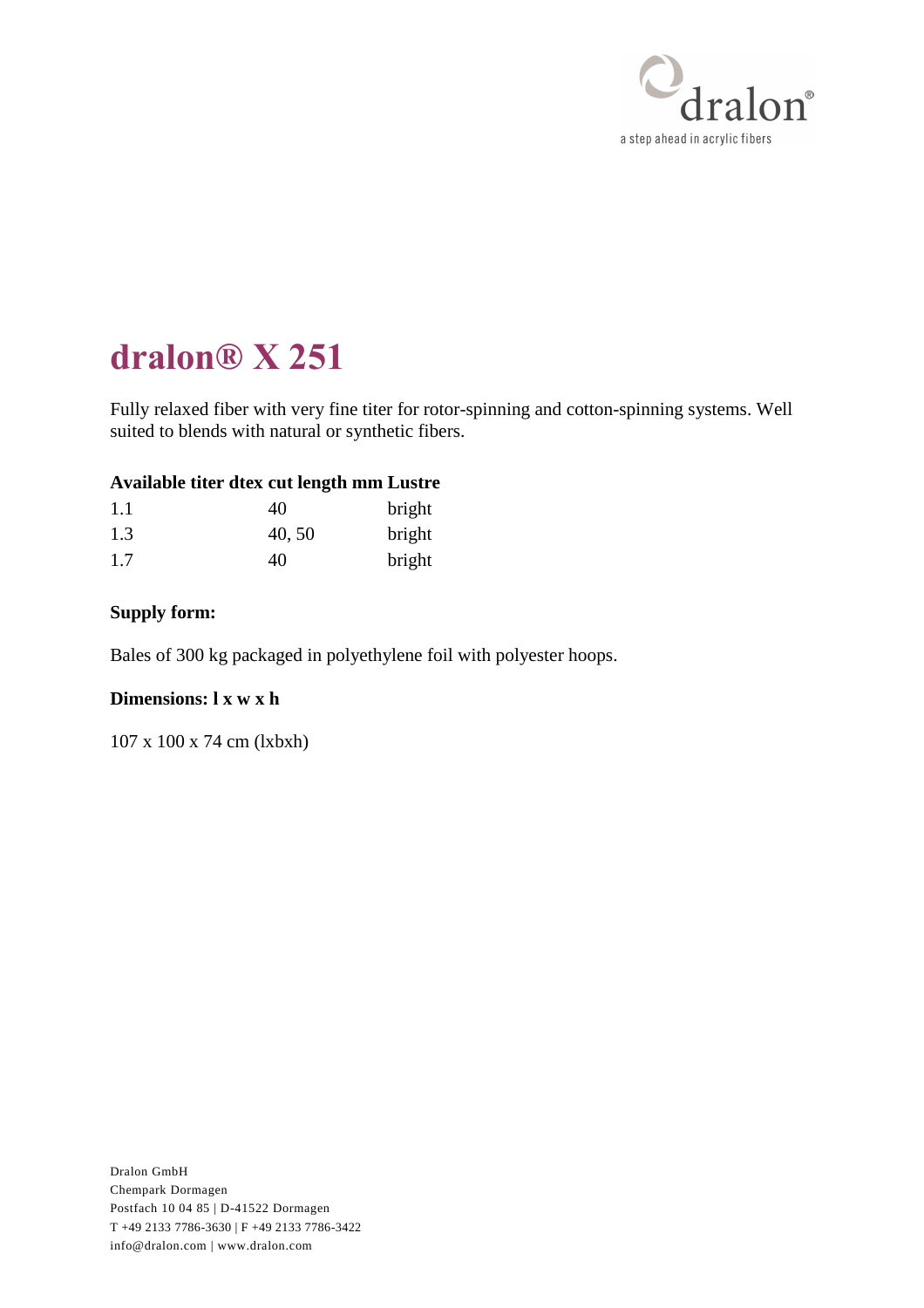

Tow type for stretch breaking. Can be employed to produce normal and high bulk yarns. Shrinkage approx. 19 - 22 %. Gives the yarns a full and voluminous handle.

| Available titer dtex tow weight ktex |         | Lustre            |
|--------------------------------------|---------|-------------------|
| 1.7                                  | 95      | bright / semidull |
| 2.2                                  | 95      | bright / semidull |
| 2.6                                  | 120     | semidull          |
| 3.3                                  | 95, 125 | bright / semidull |
| 4.1                                  | 95, 125 | bright / semidull |
| 5.0                                  | 95      | bright / semidull |
| 6.7                                  | 125     | bright            |
|                                      |         |                   |

### **Supply form:**

Bales of approx. 630 kg packaged with polypropylene fabric and polyester hoops.

#### **Dimensions: l x w x h**

117 x 100 x 105 cm (lxbxh)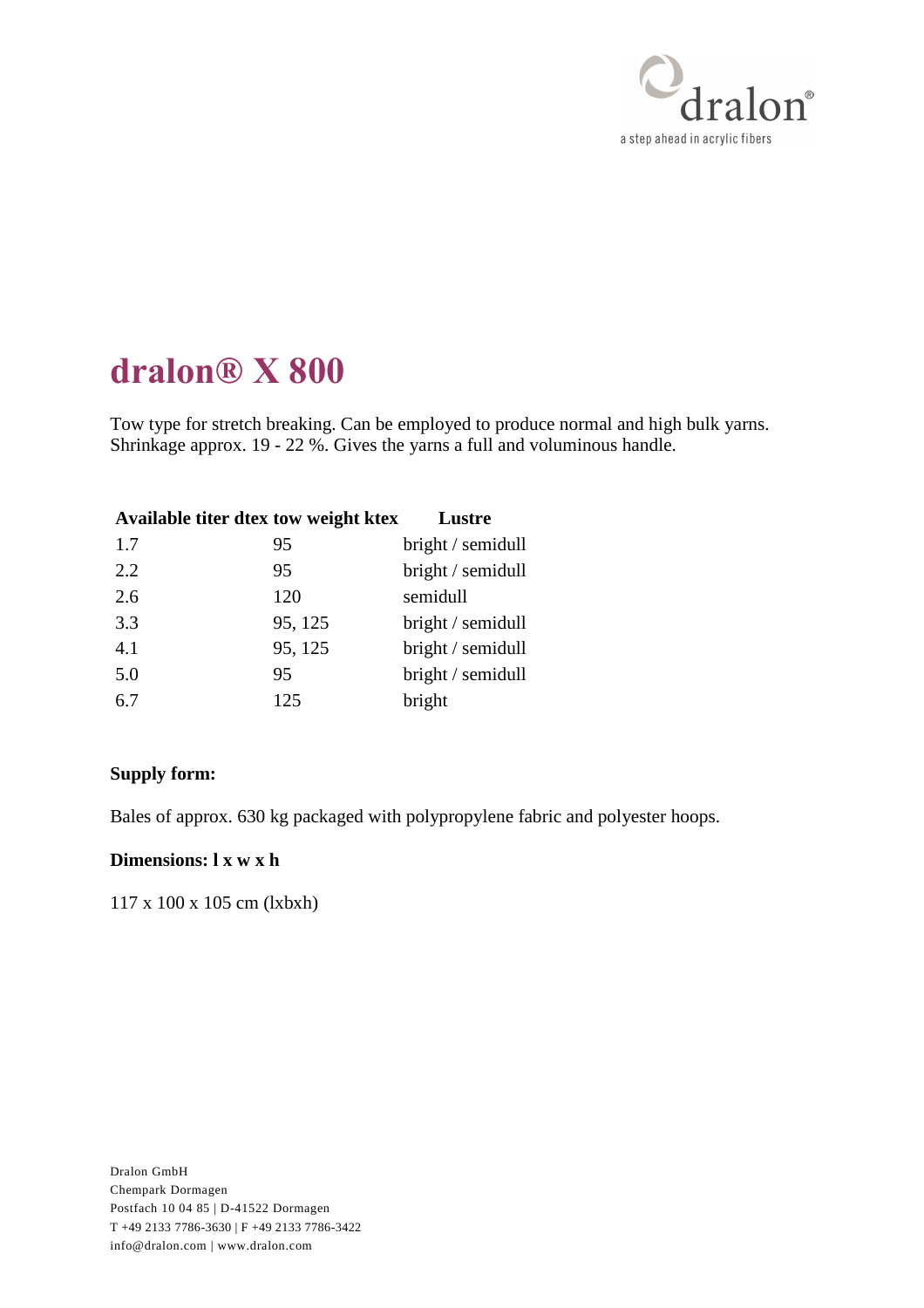

# **dralon® X 860 / condralon**

condralon is a new tow type for stretch breaking. With its shrinking capacity of up to 28 % it is ideally suited for the production of mink blankets due to its combination of high pile stability with extraordinarily soft hand.

It can of course also be employed for other applications especially if a high shrinkage is required.

### **Available titer dtex tow weight ktex Lustre**

2.6 110 bright

### **Supply form:**

Bales of approx. 630 kg packaged with polypropylene fabric and polyester hoops.

### **Supply form:**

118 x 100 x 100 cm (lxwxh)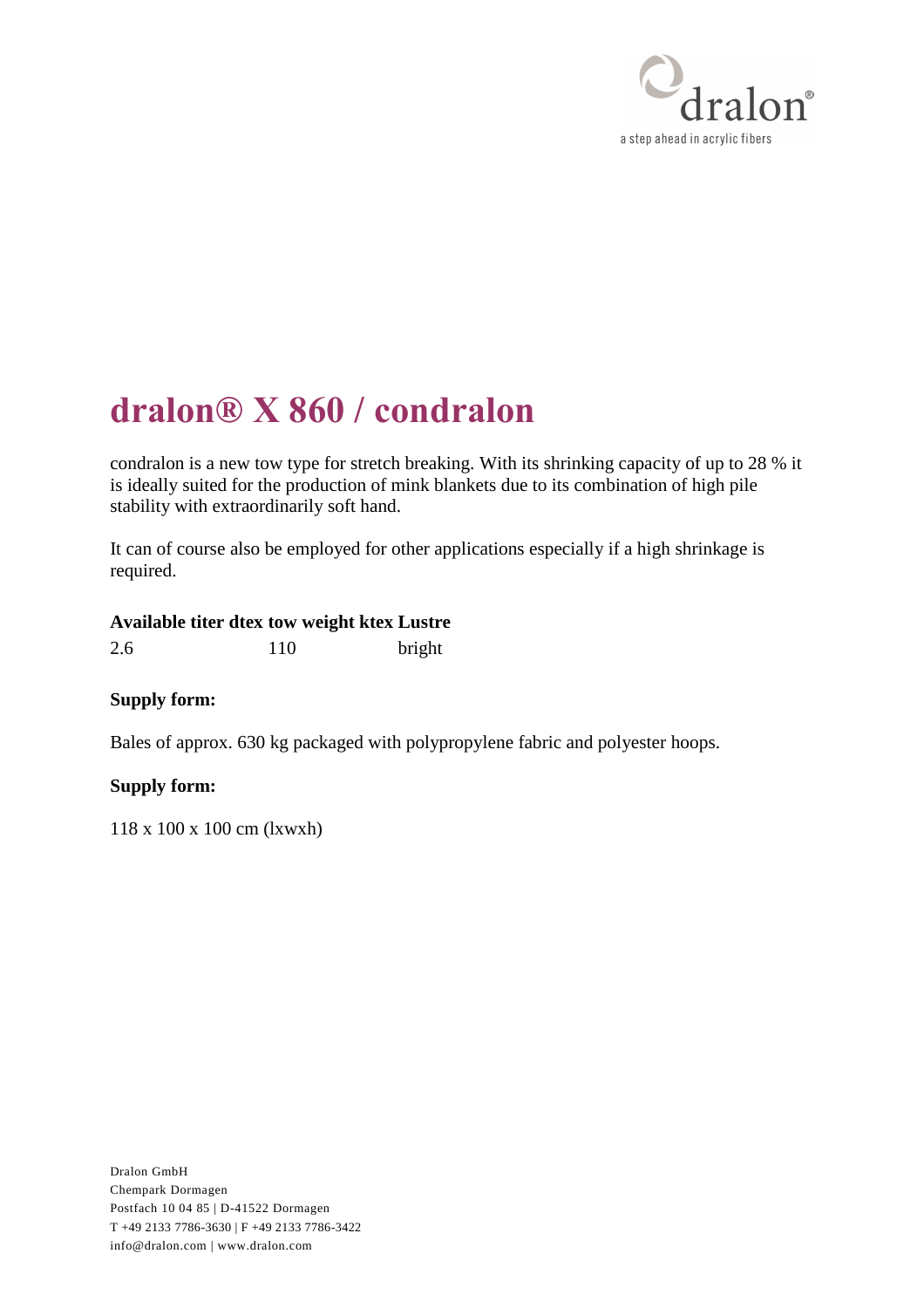

# **dralon® L 930**

Tow type for yarns with improved pilling properties.

### **Available titer dtex tow weight ktex Lustre**

| 2.2 | 110 | semidull |
|-----|-----|----------|
| 3.0 | 130 | semidull |

## **Supply form:**

Bales of approx. 750 kg packaged with polypropylene bags and polyester hoops.

#### **Dimensions: l x w x h**

118 x 113 x 105 cm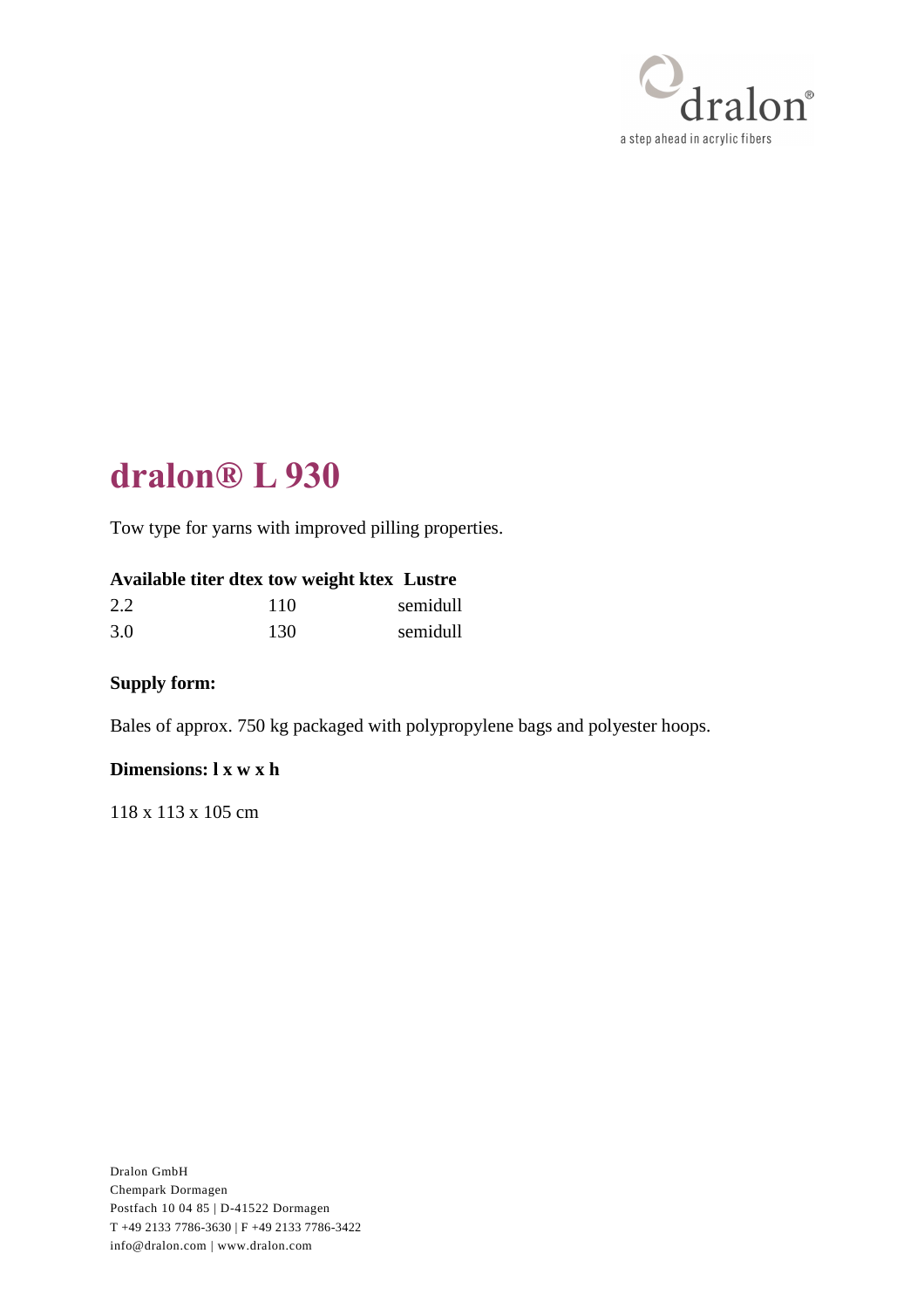

# **dralon® L 940**

Tow type for ecru yarns with a very soft handle.

## **Available titer dtex tow weight ktex Lustre**

| 3.3 | 145 | semidull |
|-----|-----|----------|
| 5.6 | 135 | semidull |

### **Supply form:**

Bales of approx. 750 kg packaged with polypropylene bags and polyester hoops.

#### **Dimensions: l x w x h**

118 x 113 x 105 cm